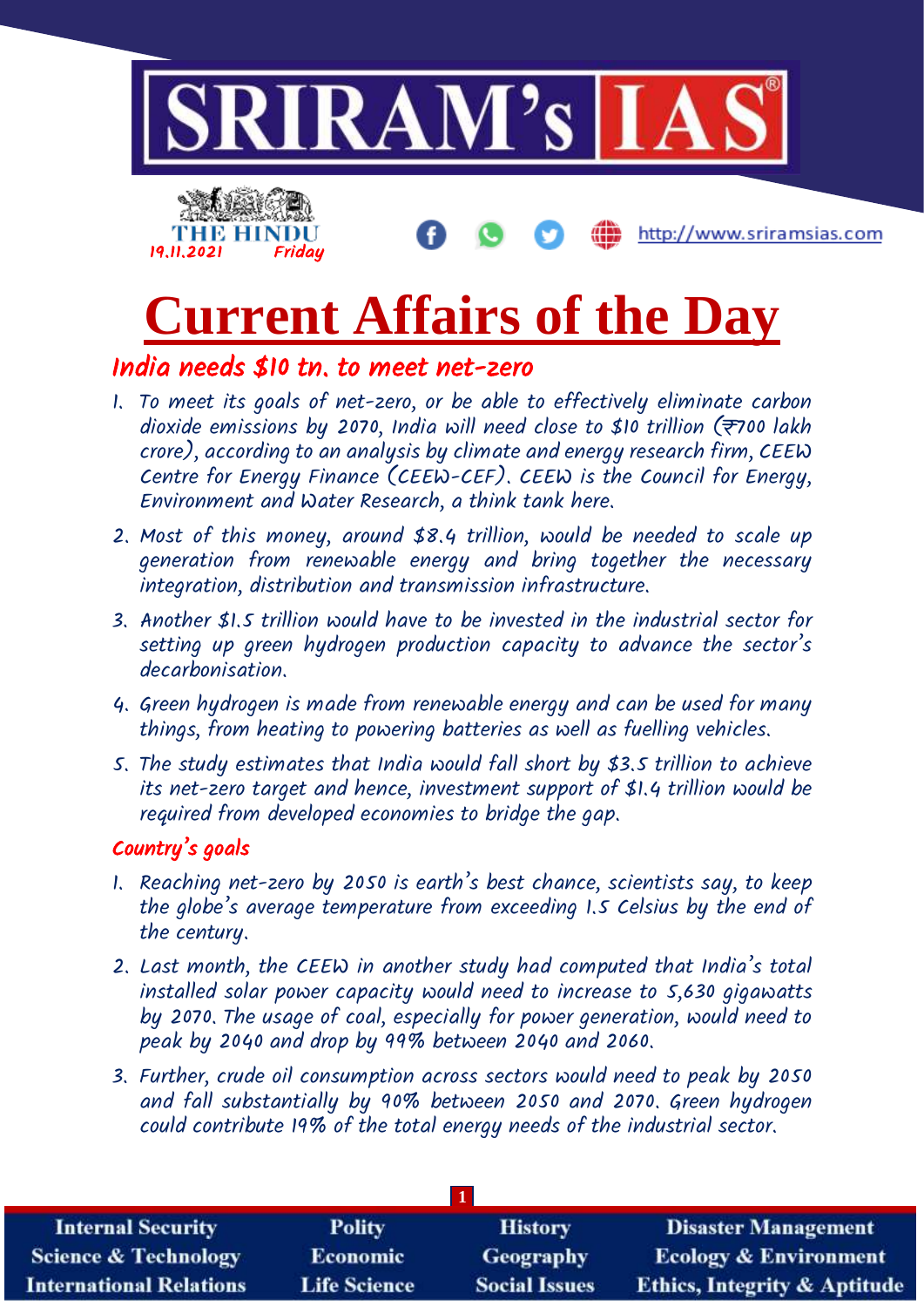



http://www.sriramsias.com

#### RBI panel moots law to regulate digital lending

- 1. A Reserve Bank of India (RBI) Working Group (WG) on digital lending, including lending through online platforms and mobile apps, has recommended separate legislation to oversee such lending as well as a nodal agency to vet the Digital Lending Apps.
- 2. The group 'set up in the backdrop of business conduct and customer protection concerns arising out of the spurt in digital lending activities' has also mooted a Self-Regulatory Organisation for participants in the digital lending ecosystem
- 3. Besides a separate law to prevent illegal digital lending activities, the group has proposed the development of certain baseline technology standards and compliance with those standards as a pre-condition for offering digital lending solutions.
- 4. It has also suggested that disbursement of loans be made directly into the bank accounts of borrowers and servicing of loans be done only through the bank accounts of the digital lenders.
- 5. All data collection must require the prior consent of borrowers and come 'with verifiable audit trails and the data itself ought to be stored locally, it mooted.

### Ethics and Society Examples

#### By offering gurdwara grounds for namaz in Gurgaon, the Sikh community highlights the best in religion in a polarised climate

The decency of Gurgaon's gurdwara committee, and of people like Akshay Yadav who offered his shop for  $n$ amaz  $-$  make it clear that the "community" is not exclusivist.

1. For at least two months in  $Gurgaon - as$  in so many



parts of the country — religion and worship have been used to create a wall, one that both keeps people out and hems them in.

| <b>Internal Security</b>        | <b>Polity</b>       | <b>History</b>       | <b>Disaster Management</b>              |
|---------------------------------|---------------------|----------------------|-----------------------------------------|
| <b>Science &amp; Technology</b> | <b>Economic</b>     | <b>Geography</b>     | <b>Ecology &amp; Environment</b>        |
| <b>International Relations</b>  | <b>Life Science</b> | <b>Social Issues</b> | <b>Ethics, Integrity &amp; Aptitude</b> |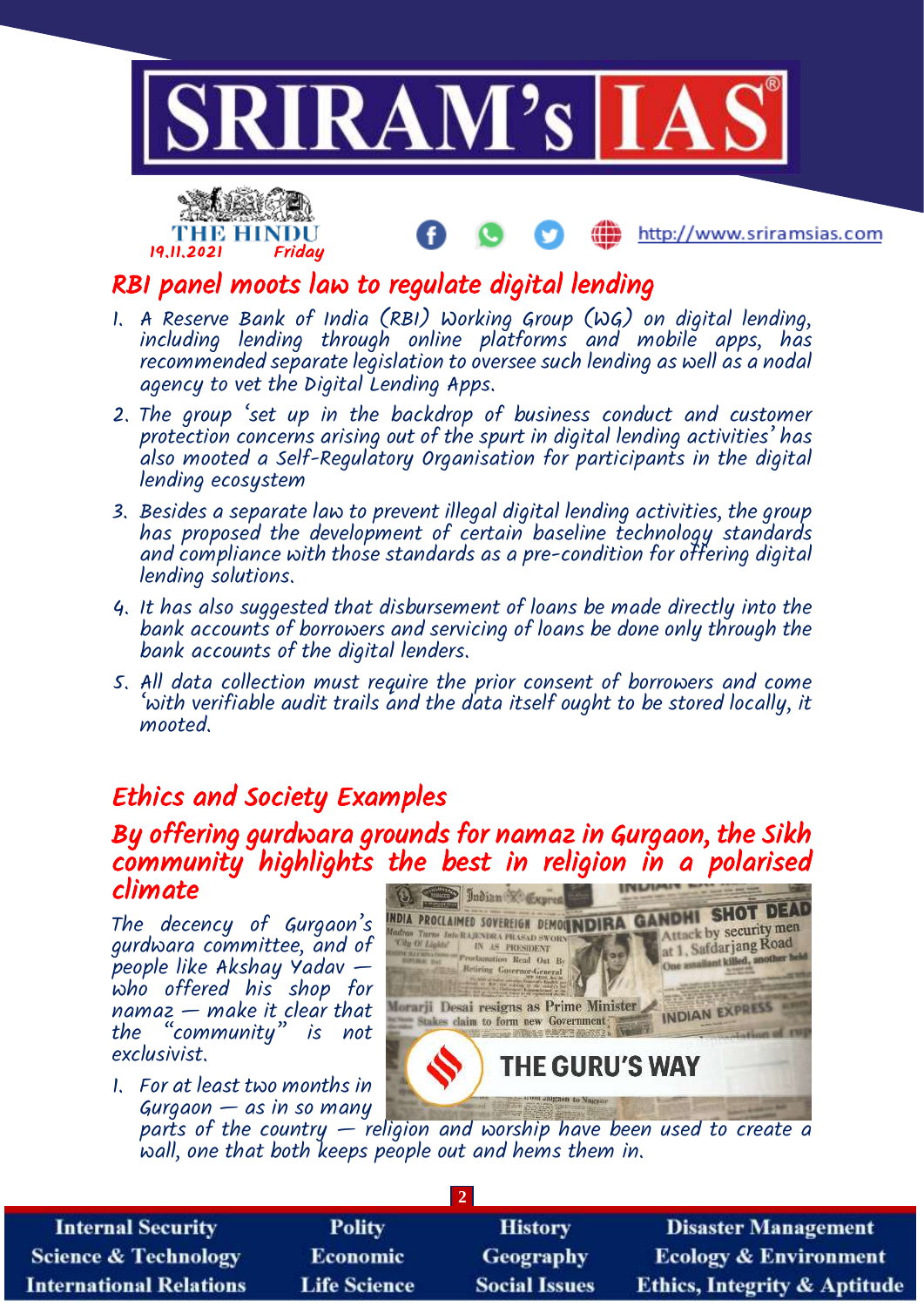

Œ

http://www.sriramsias.com



- 2. The offering of namaz, even in designated areas, was disrupted by politicoreligious groups, and the local administration withdrew permission for Friday prayers citing "objections from local residents and RWAs".
- 3. It is easy to forget, in such a climate of communal hostility, the ideas of service, fraternity and hospitality that are a part of religious traditions. Thankfully, five gurdwaras in Gurgaon reminded people of those sentiments by offering Muslim neighbours their grounds for namaz.

#### The tradition of service of Humanity:

- 1. In virtually every recent crisis migrant workers trudging home in 2020, during the farmers' agitation, as people suffered during the Second Wave — the Sikh community has been at the forefront of providing relief, assistance and sustenance. Langar is served to all comers, with no questions asked about religion, caste or creed.
- 2. It is this openness and generosity  $-$  both spiritual and material  $-$  that is on display in Gurgaon. As Sherdil Singh Sidhu, president of the Gurdwara Sri Guru Singh Sabha, Sabzi Mandi, Gurgaon, put it: "A gurdwara is the house of the Guru… If the Muslim community is facing problems in praying at designated sites, they can offer prayers in the gurdwaras. The doors of gurdwaras are open to all."
- 3. "Religious polarisation", a phrase used often by political pundits, doesn't quite capture the fraying social fabric, the sense of loss that accompanies the cynical politicisation of religion. This is made worse when administrations carry out seemingly partisan policies.
- 4. The decency of Gurgaon's gurdwara committee, and of people like Akshay Yadav  $-$  who offered his shop for namaz  $-$  make it clear that the "community" is not exclusivist. On Guru Nanak's birth anniversary, this may just be the greatest testament to his legacy.

#### Govt schools will be crucial to post-pandemic learning recovery. Centre, states must back them with resources

| While the shift to government<br>schools<br>might<br>permanent, it is now crucial to<br>the post-pandemic recovery of<br>learning levels. | not<br>be     | Facilitated          | <b>Annual Status of Education Report</b><br>PRATHAM<br>b y |
|-------------------------------------------------------------------------------------------------------------------------------------------|---------------|----------------------|------------------------------------------------------------|
|                                                                                                                                           |               | $\overline{3}$       |                                                            |
| <b>Internal Security</b>                                                                                                                  | <b>Polity</b> | <b>History</b>       | <b>Disaster Management</b>                                 |
| cience & Technology                                                                                                                       | Economic      | Geography            | <b>Ecology &amp; Environment</b>                           |
| ternational Relations                                                                                                                     | Life Science  | <b>Social Issues</b> | Ethics. Integrity & Antitude                               |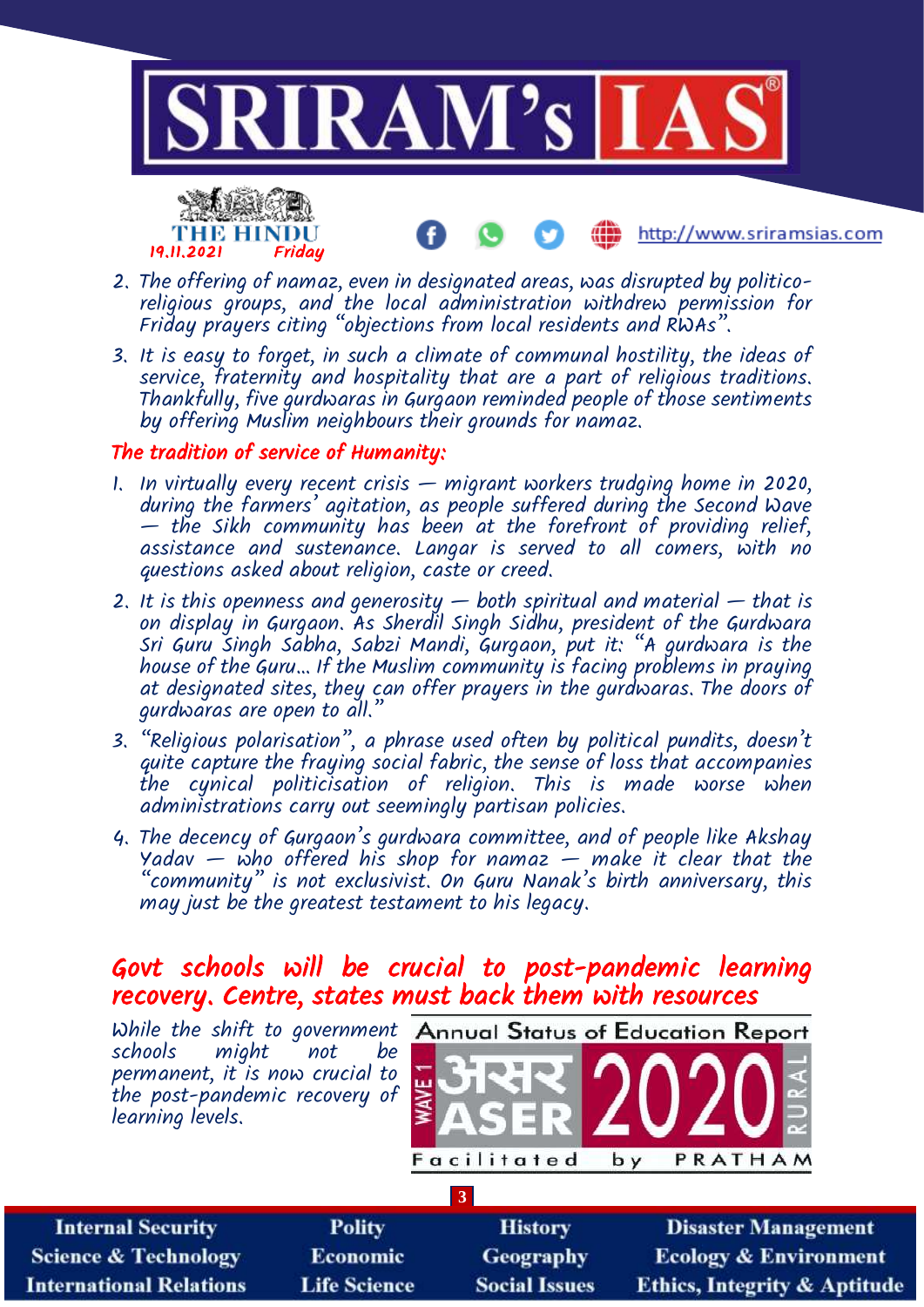



## http://www.sriramsias.com

#### Learning deficit and the government schools:

- 1. There is little doubt that the shock of the Covid-19 pandemic — followed by one of the longest school closures in the world  $-$  has redrawn India's education landscape.
- 2. How and to what extent is revealed in the latest ASER (Annual Status of Education Report) phone survey of 75,234 children in

rural India. The most significant shift is the surge of students into government schools.

- 3. In the last year alone, enrolment, across gender and age, has jumped from 65.8 per cent to 70.3 per cent. This reverses the trend since 2006 when
- private school enrolment grew steadily to settle at around 30 per cent in 2018. In the two years of the pandemic, this has fallen to 24.4 per cent.
- 4. The reasons are not hard to surmise: The economic pandemic has not just squeezed the incomes of families and led to a reverse exodus into rural India, it has



#### Learning hit Some highlights from the Annual Status of Education Report's September survey: . 5.3% of rural children children did some learning aged 6-10 years are not activity. Of these, only 11% enrolled in school this year, had live online classes in comparison to just 1.8% \* Less than 36% of rural in 2018 children received some \* Around 20% of rural learning materials or children did not have activities from the school. textbooks at home by Almost 75% of such September school interaction was via Whatsapp - About 70% of rural

also led to the closure of several low-cost private schools.

#### Digital inequality:

- 1. The ASER 2020 report offered a snapshot of digital inequality, with the majority of students shut out of the online classroom. That divide exists.
- 2. Even though rural homes with smartphones have doubled since 2018 and nearly 30 per cent of households reported buying a device to help their child's education — 26.1 per cent of children, and especially the young, still struggled to access it.
- 3. In any case, the experience of the pandemic has called into question the efficacy of remote learning and technological solutions to a crisis of access and inequality.
- 4. In the absence of schools, the report found a sharp rise in the dependence on private tuition classes. The largest increase in children taking tuition was in the most disadvantaged households  $-$  a sign of the persistent demand for good education even in straitened circumstances.

| <b>Internal Security</b>        | <b>Polity</b>       | <b>History</b>       | <b>Disaster Management</b>              |
|---------------------------------|---------------------|----------------------|-----------------------------------------|
| <b>Science &amp; Technology</b> | <b>Economic</b>     | <b>Geography</b>     | <b>Ecology &amp; Environment</b>        |
| <b>International Relations</b>  | <b>Life Science</b> | <b>Social Issues</b> | <b>Ethics, Integrity &amp; Aptitude</b> |